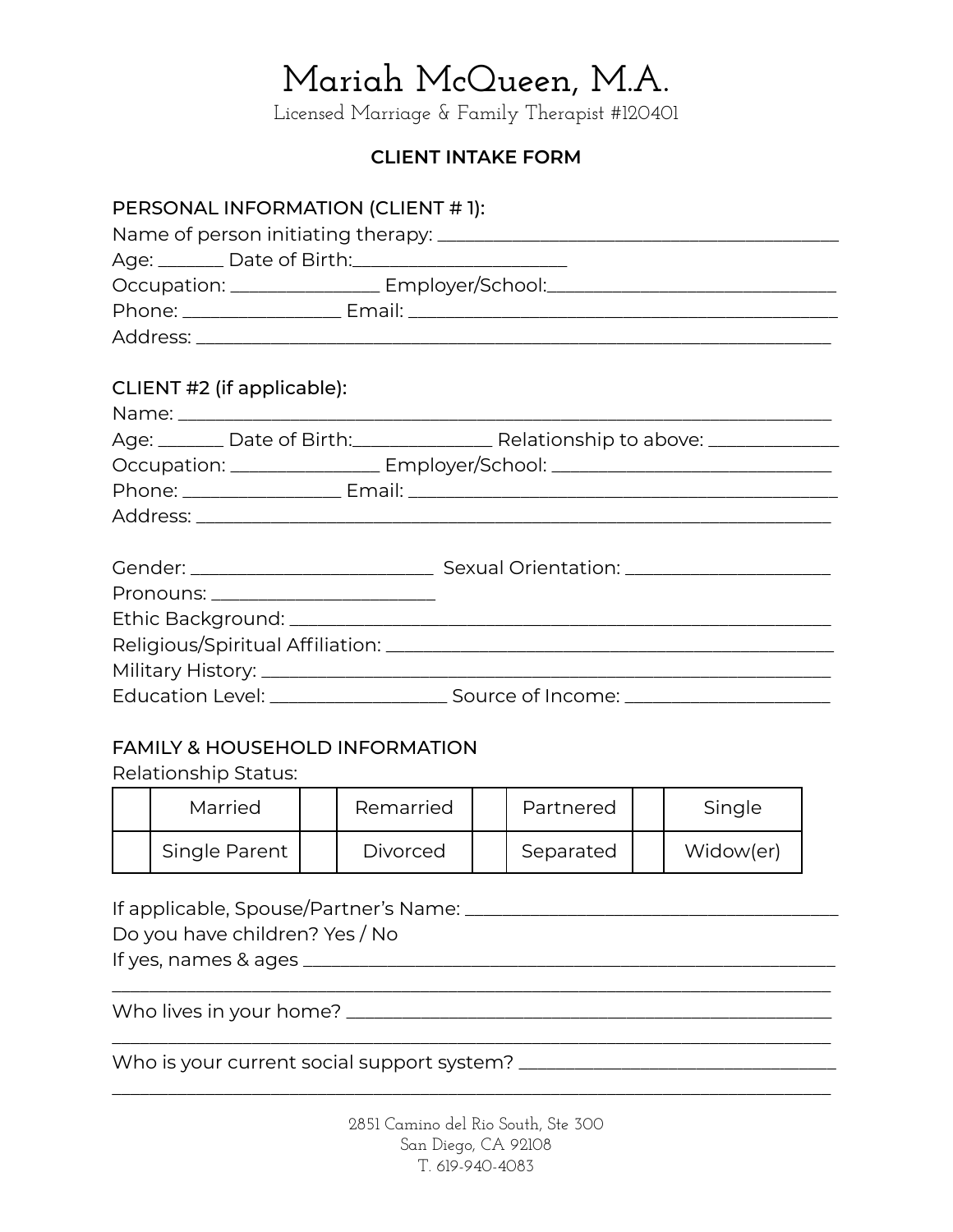Licensed Marriage & Family Therapist #120401

Does anyone around you (family, close friends, roommates, co-workers) have any severe medical conditions, mental health or substance use issues?

| <b>THERAPEUTIC &amp; MEDICAL HISTORY</b>          |                                                                                  |
|---------------------------------------------------|----------------------------------------------------------------------------------|
|                                                   | Have you ever seen a mental health professional (psychiatrist, psychologist,     |
| therapist or counselor)? Yes / No                 |                                                                                  |
|                                                   |                                                                                  |
|                                                   |                                                                                  |
|                                                   |                                                                                  |
|                                                   |                                                                                  |
|                                                   |                                                                                  |
| Allergies: _______                                |                                                                                  |
| Are you currently taking any medication? Yes / No |                                                                                  |
|                                                   | Use of substances (alcohol, marijuana, tobacco, etc.)? _________________________ |
|                                                   |                                                                                  |
|                                                   | When was your last medical examination? Were any issues raised? _________        |
|                                                   |                                                                                  |
| Psychiatrist:                                     |                                                                                  |
| <b>WORKING TOGETHER</b>                           |                                                                                  |
| What brings you to therapy today?                 |                                                                                  |
|                                                   |                                                                                  |
|                                                   |                                                                                  |

2851 Camino del Rio South, Ste 300 San Diego, CA 92108 T. 619-940-4083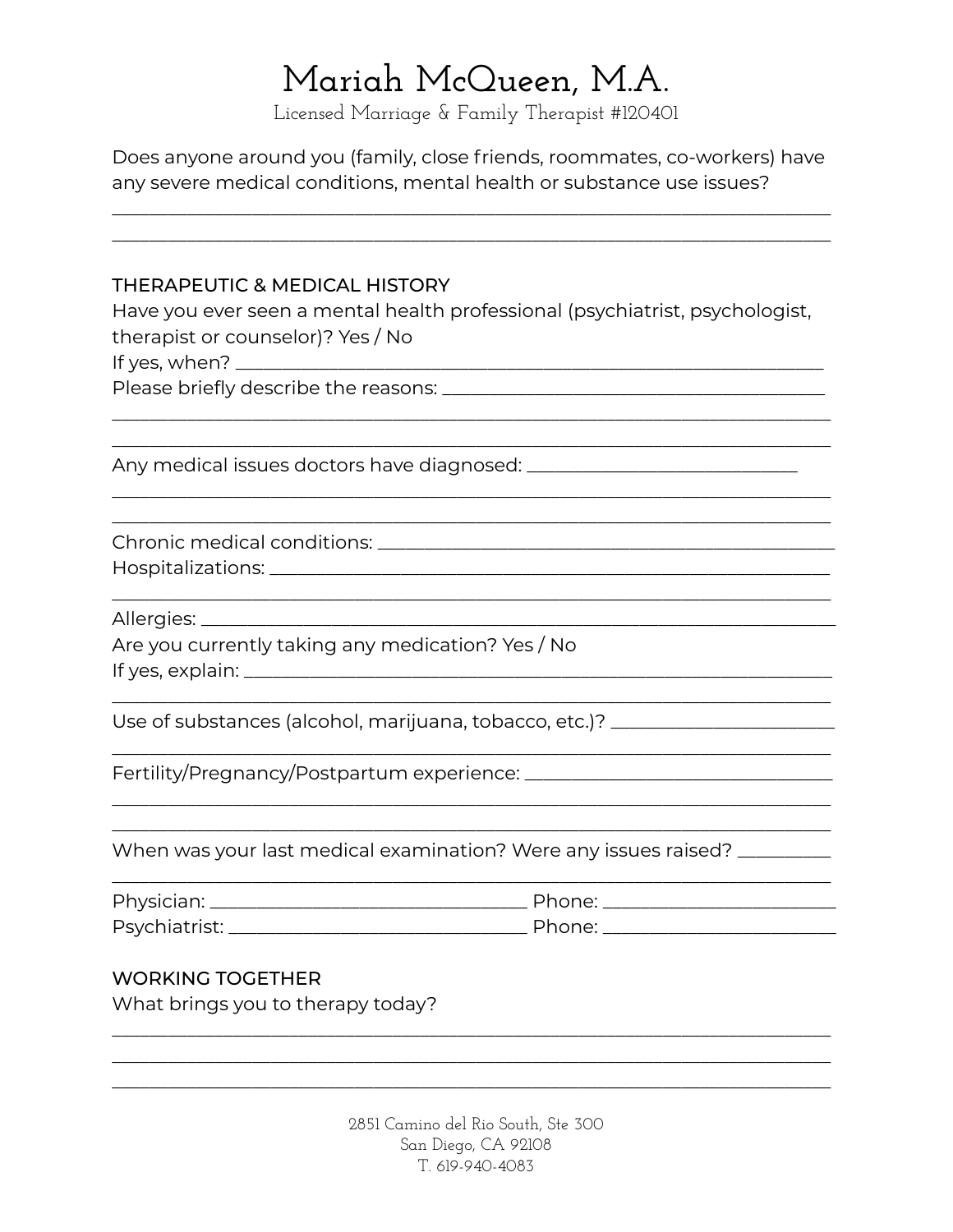Licensed Marriage & Family Therapist #120401

\_\_\_\_\_\_\_\_\_\_\_\_\_\_\_\_\_\_\_\_\_\_\_\_\_\_\_\_\_\_\_\_\_\_\_\_\_\_\_\_\_\_\_\_\_\_\_\_\_\_\_\_\_\_\_\_\_\_\_\_\_\_\_\_\_\_\_\_\_\_\_\_\_\_\_\_\_ \_\_\_\_\_\_\_\_\_\_\_\_\_\_\_\_\_\_\_\_\_\_\_\_\_\_\_\_\_\_\_\_\_\_\_\_\_\_\_\_\_\_\_\_\_\_\_\_\_\_\_\_\_\_\_\_\_\_\_\_\_\_\_\_\_\_\_\_\_\_\_\_\_\_\_\_\_ \_\_\_\_\_\_\_\_\_\_\_\_\_\_\_\_\_\_\_\_\_\_\_\_\_\_\_\_\_\_\_\_\_\_\_\_\_\_\_\_\_\_\_\_\_\_\_\_\_\_\_\_\_\_\_\_\_\_\_\_\_\_\_\_\_\_\_\_\_\_\_\_\_\_\_\_\_

\_\_\_\_\_\_\_\_\_\_\_\_\_\_\_\_\_\_\_\_\_\_\_\_\_\_\_\_\_\_\_\_\_\_\_\_\_\_\_\_\_\_\_\_\_\_\_\_\_\_\_\_\_\_\_\_\_\_\_\_\_\_\_\_\_\_\_\_\_\_\_\_\_\_\_\_\_ \_\_\_\_\_\_\_\_\_\_\_\_\_\_\_\_\_\_\_\_\_\_\_\_\_\_\_\_\_\_\_\_\_\_\_\_\_\_\_\_\_\_\_\_\_\_\_\_\_\_\_\_\_\_\_\_\_\_\_\_\_\_\_\_\_\_\_\_\_\_\_\_\_\_\_\_\_ \_\_\_\_\_\_\_\_\_\_\_\_\_\_\_\_\_\_\_\_\_\_\_\_\_\_\_\_\_\_\_\_\_\_\_\_\_\_\_\_\_\_\_\_\_\_\_\_\_\_\_\_\_\_\_\_\_\_\_\_\_\_\_\_\_\_\_\_\_\_\_\_\_\_\_\_\_

\_\_\_\_\_\_\_\_\_\_\_\_\_\_\_\_\_\_\_\_\_\_\_\_\_\_\_\_\_\_\_\_\_\_\_\_\_\_\_\_\_\_\_\_\_\_\_\_\_\_\_\_\_\_\_\_\_\_\_\_\_\_\_\_\_\_\_\_\_\_\_\_\_\_\_\_\_ \_\_\_\_\_\_\_\_\_\_\_\_\_\_\_\_\_\_\_\_\_\_\_\_\_\_\_\_\_\_\_\_\_\_\_\_\_\_\_\_\_\_\_\_\_\_\_\_\_\_\_\_\_\_\_\_\_\_\_\_\_\_\_\_\_\_\_\_\_\_\_\_\_\_\_\_\_ \_\_\_\_\_\_\_\_\_\_\_\_\_\_\_\_\_\_\_\_\_\_\_\_\_\_\_\_\_\_\_\_\_\_\_\_\_\_\_\_\_\_\_\_\_\_\_\_\_\_\_\_\_\_\_\_\_\_\_\_\_\_\_\_\_\_\_\_\_\_\_\_\_\_\_\_\_ \_\_\_\_\_\_\_\_\_\_\_\_\_\_\_\_\_\_\_\_\_\_\_\_\_\_\_\_\_\_\_\_\_\_\_\_\_\_\_\_\_\_\_\_\_\_\_\_\_\_\_\_\_\_\_\_\_\_\_\_\_\_\_\_\_\_\_\_\_\_\_\_\_\_\_\_\_

Current symptoms/presenting issues?\_\_\_\_\_\_\_\_\_\_\_\_\_\_\_\_\_\_\_\_\_\_\_\_\_\_\_\_\_\_\_\_\_\_\_\_\_\_\_

What are your personal goals? What do you hope to gain from therapy?

Is there anything else you would like me to know? \_\_\_\_\_\_\_\_\_\_\_\_\_\_\_\_\_\_\_\_\_\_\_\_\_\_\_\_\_\_

How did you hear about me? May I thank the source?

#### EMERGENCY CONTACT INFORMATION (Must be different than Client #2)

| Name:                | Phone: |
|----------------------|--------|
| Address:             |        |
| Relationship to you: |        |

\_\_\_\_\_\_\_\_\_\_\_\_\_\_\_\_\_\_\_\_\_\_\_\_\_\_\_\_\_\_\_\_\_\_\_\_\_\_\_\_\_\_\_\_\_\_\_\_\_\_\_\_\_\_\_\_\_\_\_\_\_\_\_\_\_\_\_\_\_\_\_\_\_\_\_\_\_

#### CONTACTING YOU

May your therapist leave a message for you at your stated phone number? (Please Circle): Yes / No Can your therapist contact you by email to discuss scheduling and other like issues? (Please Circle): Yes / No

#### CREDIT CARD AUTHORIZATION

I authorize MARIAH McQUEEN, LMFT to keep my signature on file and to charge my credit card account for recurring charges (on-going treatment) of \$ \_\_\_\_\_\_\_\_ every session from \_\_\_\_\_\_\_\_\_\_\_\_\_\_\_\_\_\_ to \_\_\_\_\_\_\_\_\_\_\_\_\_\_\_\_\_.

I understand this form is valid for one year unless I cancel the authorization through written notice to the health care provider.

> 2851 Camino del Rio South, Ste 300 San Diego, CA 92108 T. 619-940-4083